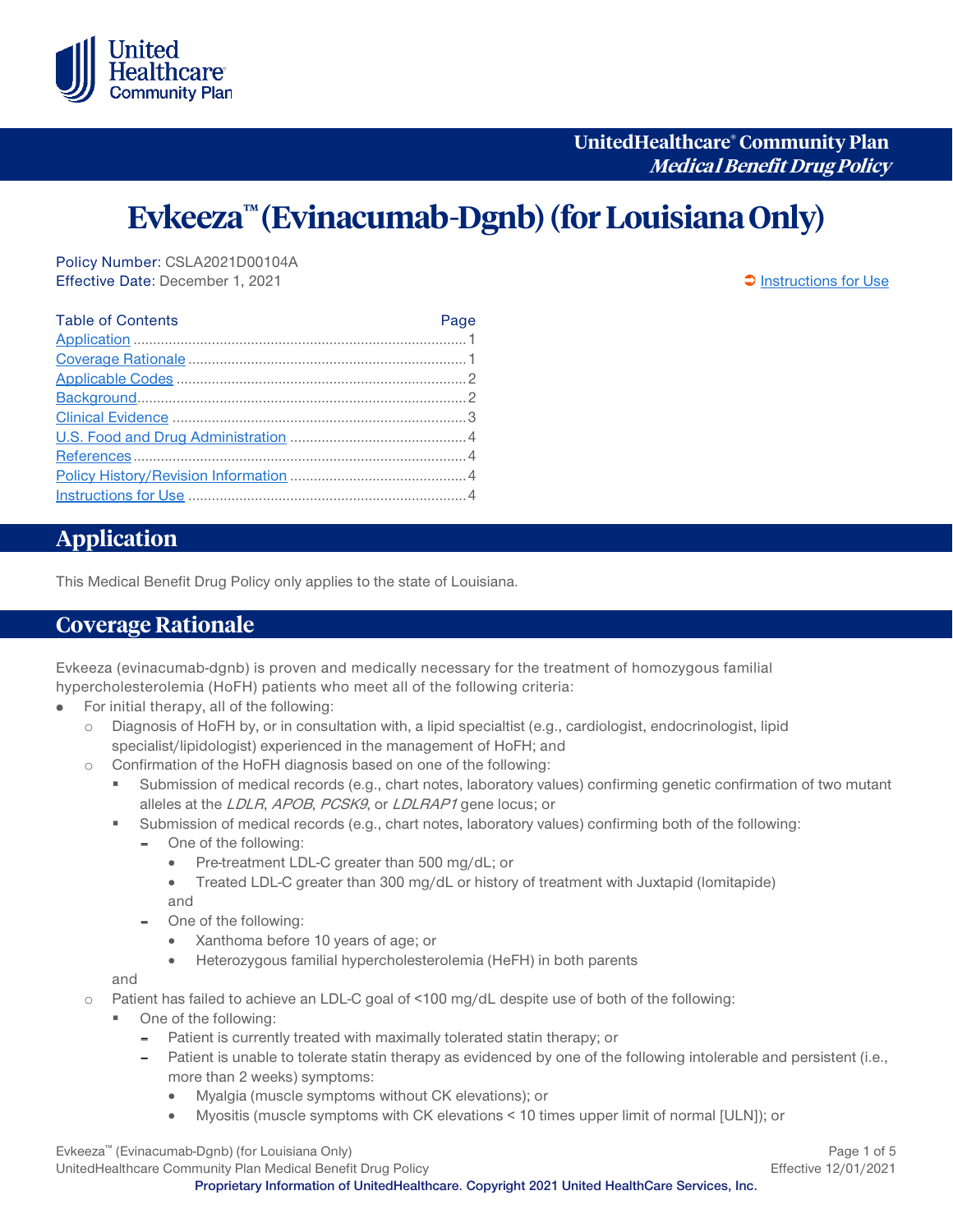- Patient has a labeled contraindication to all statins as documented in medical records; or
- Patient has experienced rhabdomyolysis or muscle symptoms with statin treatment with CK elevations > 10 times ULN

and

- One of the following:
	- Patient has been treated with PCSK9 therapy or did not respond to PCSK9 therapy; or
	- Physician attests that the patient is known to have two LDL-receptor negative alleles (little to no residual function) and therefore would not respond to PCSK9 therapy; or
	- Patient has a history of intolerance or contraindication to PCSK9 therapy; or
	- Patient has previously been treated with Juxtapid (lomitapide); or
	- Patient has previously been treated with lipoprotein apheresis

and

- o Patient will continue other traditional low-density lipoprotein-cholesterol (LDL-C) lowering therapies (e.g., maximally tolerated statins, ezetimibe) in combination with Evkeeza; and
- o Evkeeza will not be used in combination with Juxtapid (lomitapide); and
- o Evkeeza dosing is in accordance with the United States Food and Drug Administration approved labeling; and
- o Initial authorization will be for no more than 6 months.
- For continuation of therapy, all of the following:
	- o Documentation of a positive clinical response to therapy from pre-treatment baseline; and
	- o Patient continues treatment with other traditional low-density lipoprotein-cholesterol (LDL-C) lowering therapies (e.g., statin, ezetimibe) in combination with Evkeeza; and
	- o Evkeeza will not be used in combination with Juxtapid (lomitapide); and
	- o Evkeeza dosing is in accordance with the United States Food and Drug Administration approved labeling; and
	- o Reauthorization will be for no more than 12 months.

## <span id="page-1-0"></span>**Applicable Codes**

The following list(s) of procedure and/or diagnosis codes is provided for reference purposes only and may not be all inclusive. Listing of a code in this policy does not imply that the service described by the code is a covered or non-covered health service. Benefit coverage for health services is determined by federal, state, or contractual requirements and applicable laws that may require coverage for a specific service. The inclusion of a code does not imply any right to reimbursement or guarantee claim payment. Other Policies and Guidelines may apply.

| <b>HCPCS Code</b> | <b>Description</b>               |
|-------------------|----------------------------------|
| J1305             | Injection, evinacumab-dgnb, 5 mg |
|                   |                                  |
|                   |                                  |
| Diagnosis Code    | <b>Description</b>               |
| E78.01            | Familial Hypercholesterolemia    |

#### <span id="page-1-1"></span>**Background**

Familial hypercholesterolemia (FH) is an autosomal hereditary disease with 3 major clinical features of 1) hyper-LDL cholesterolemia, 2) premature CAD and 3) tendon and skin xanthomas. FH is caused by pathogenic mutations in genes of the LDL receptor, apolipoprotein B-100 (Apo-B100) and proprotein convertase subtilisin/kexin type 9 (PCSK9) which play an important role in LDL receptor pathway. In homozygous familial hypercholesterolemia (HoFH), 2 pathogenic mutations are found in 2 alleles of the causative gene. Consequently, HoFH is characterized by markedly elevated levels of low-density lipoprotein cholesterol (LDL-C) and premature cardiovascular risk. The loss-of function variants in the LDL receptor causes low or zero clearance of LDL-C from circulation. HoFH affects approximately 1 in 300,000 people. If left untreated, mortality is common before age 30.

Evinacumab-dgnb is a recombinant human monoclonal antibody that binds and inhibits ANGPTL3.<sup>1</sup> ANGPTL3 is a regulator of lipoprotein metabolism, affecting lipoprotein lipase- and endothelial lipase-mediated hydrolysis of triglycerides and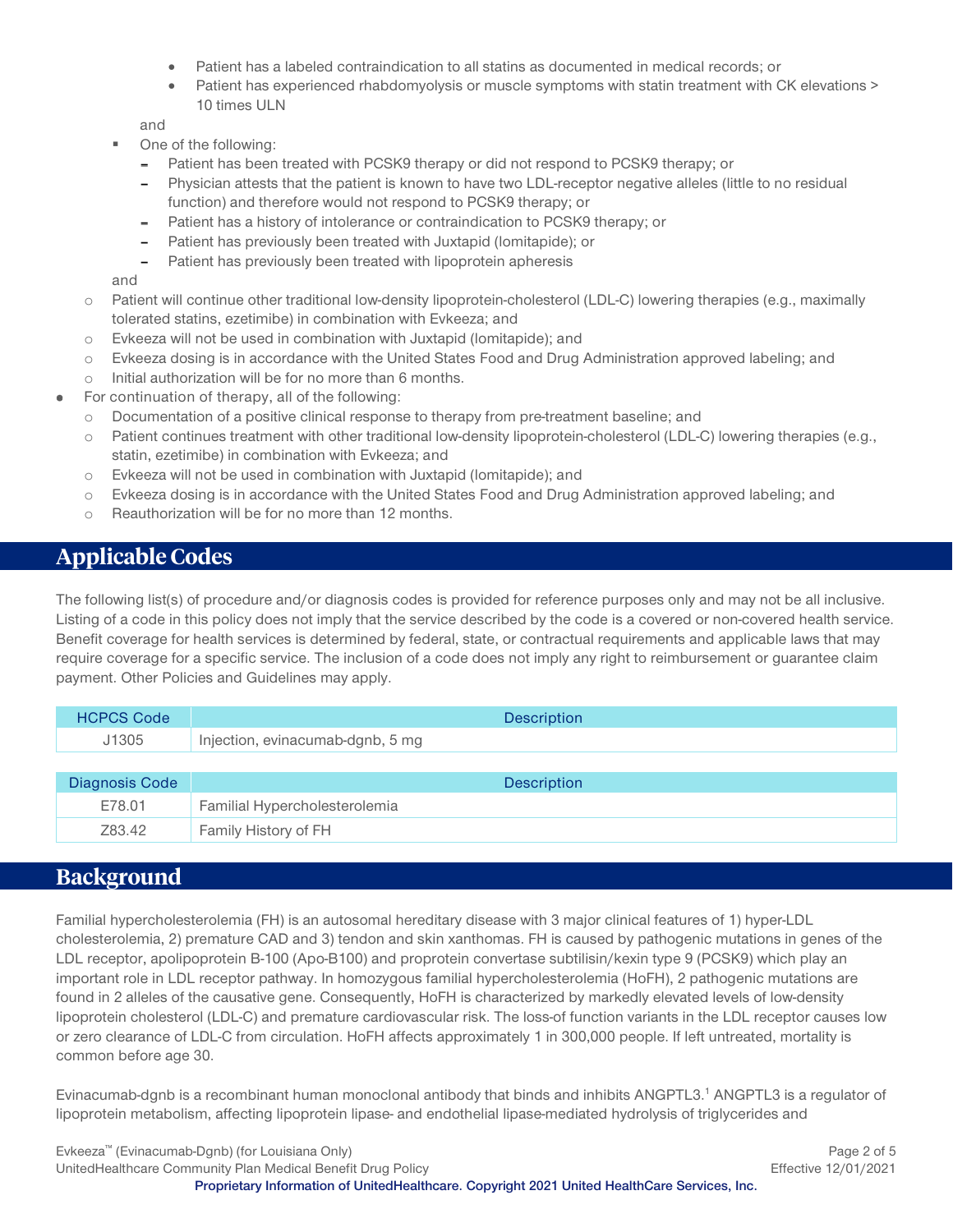phospholipids. Inactivity of ANGPLT3 has been associated with potential for correcting hyperlipidemia.<sup>2,3</sup> Evinacumab-dgnb binds and blocks ANGPTL3 activity, thereby lowering TG and HDL-C by rescuing lipoprotein lipase and endothelial lipase activities. Additionally, evinacumab-dgnb promotes very low-density lipoprotein (VLDL) processing and clearance upstream of LDL formation.

# <span id="page-2-0"></span>**Clinical Evidence**

Evinacumab-dgnb indicated as an adjunct to other low-density lipoprotein-cholesterol (LDL-C) lowering therapies for the treatment of adult and pediatric patients, aged 12 years and older, with homozygous familial hypercholesterolemia (HoFH).<sup>1</sup>

ELIPSE HoFH (NCT03399786), was a phase 3, randomized, double-blind, placebo-controlled trial, that evaluated the efficacy of evinacumab in HoFH patients. The study randomly assigned 65 patients, 12 years of age and older, with HoFH who were already stable on lipid-lowering therapy (e.g., maximally tolerated statins, ezetimibe, PCSK9 inhibitor antibodies, lomitapide, and lipoprotein apheresis), in a 2:1 ratio to receive evinacumab or placebo. Most of the trial patients (94%) were receiving a statin (a high-intensity statin in 77%). Additionally, a PCSK9 inhibitor was being administered in 77% of the patients, ezetimibe in 75%, and lomitapide in 25%; 34% of the patients were undergoing apheresis. A total of 63% of the patients were taking at least three lipid modifying drugs. 43 patients were randomized to receive evinacumab 15 mg/kg every 4 weeks and 22 patients to receive placebo. After the double-blind treatment period, 64 of 65 patients entered a 24-week open-label extension period where all patients received evinacumab 15 mg/kg IV every 4 weeks. The primary outcome was the percent change from baseline in the LDL cholesterol level at week 24. The mean baseline LDL-C was 255 mg/dL. At week 24, the relative risk reduction from baseline was 47.1% in those treated with evinacumab, compared to an increase of 1.9% in the placebo group for a betweengroup least-squares mean (LSM) difference of -49.0 percentage points (95% CI: -65.0, -33.1; p <0.001). The between-group LSM absolute difference in the LDL-C level was -132.1 mg/dL (95% CI: -175.3, -88.9; p <0.001).4

#### **Professional Societies**

The American College of Cardiology/American Heart Association Task Force published their clinical practice guidelines for the management of blood cholesterol in 2018. In regards to those with severe hypercholesterolemia (LDL-C ≥190 mg/dL), the guideline recommends:<sup>5</sup>

In patients 20 to 75 years of age with an LDL-C level of 190 mg/dL or higher (≥4.9 mmol/L) maximally tolerated statin therapy is recommended (Level I; B-R)

- $\bullet$ In patients 20 to 75 years of age with an LDL-C level of 190 mg/dL or higher (≥4.9 mmol/L) who achieve less than a 50% reduction in LDL-C while receiving maximally tolerated statin therapy and/or have an LDL-C level of 100 mg/dL or higher (≥2.6 mmol/L) ezetimibe therapy is reasonable (Level IIa; B-R)
- In patients 20 to 75 years of age with a baseline LDL-C level 190 mg/dL or higher (≥4.9 mmol/L), who achieve less than a  $\bullet$ 50% reduction in LDL-C levels and have fasting triglycerides 300 mg/dL or lower (≤3.4 mmol/L) while taking maximally tolerated statin and ezetimibe therapy, the addition of a bile acid sequestrant may be considered (Level IIb; B-R)
- In patients 30 to 75 years of age with heterozygous FH and with an LDL-C level of 100 mg/dL or higher (≥2.6 mmol/L) while taking maximally tolerated statin and ezetimibe therapy, the addition of a PCSK9 inhibitor may be considered (Level IIb; B-R)
- In patients 40 to 75 years of age with a baseline LDL-C level of 220 mg/dL or higher (≥5.7 mmol/L) and who achieve an ontreatment LDL-C level of 130 mg/dL or higher (≥3.4 mmol/L) while receiving maximally tolerated statin and ezetimibe therapy, the addition of a PCSK9 inhibitor may be considered (Level IIb; C-LD)

The Hyperlipidaemia Education and Atherosclerosis Research Trust United Kingdom (HEART UK) published a consensus statement on a strategy for managing HoFH in the UK and treating to lower lipid targets suggested by the European Atherosclerosis Society (EAS) in 2017. The recommended target LDL-C is <2.5 mmol/L in adults (<1.8 mm/L if CVD) and <3.5 mmol/L in children. With regards to treatment of HoFH, the consensus statement recommends the following:<sup>6</sup>

- Aged 12 and under: Consider lipid apheresis from the age of 2 and no later than 8, combined with maximum tolerated  $\bullet$ statin, ezetimibe, and bile acid sequestrants (BAS) (if effective).
- Aged over 12: Consider lipid apheresis and evolocumab, unless known LDLR negative, together. Apheresis frequency may be discontinued, be less frequent or not started.
- All patients should be offered maximum doses of atorvastatin or rosuvastatin combined with ezetimibe. Other statins may be tried in the event of intolerance.
- All HoFH patients on apheresis and standard drug treatment with LDLC above target, who are receptor defective, should  $\bullet$ have a trial of treatment with evolocumab.

Evkeeza™ (Evinacumab-Dgnb) (for Louisiana Only) Page 3 of 5 UnitedHealthcare Community Plan Medical Benefit Drug Policy **Effective 12/01/2021** Effective 12/01/2021

**Proprietary Information of UnitedHealthcare. Copyright 2021 United HealthCare Services, Inc.**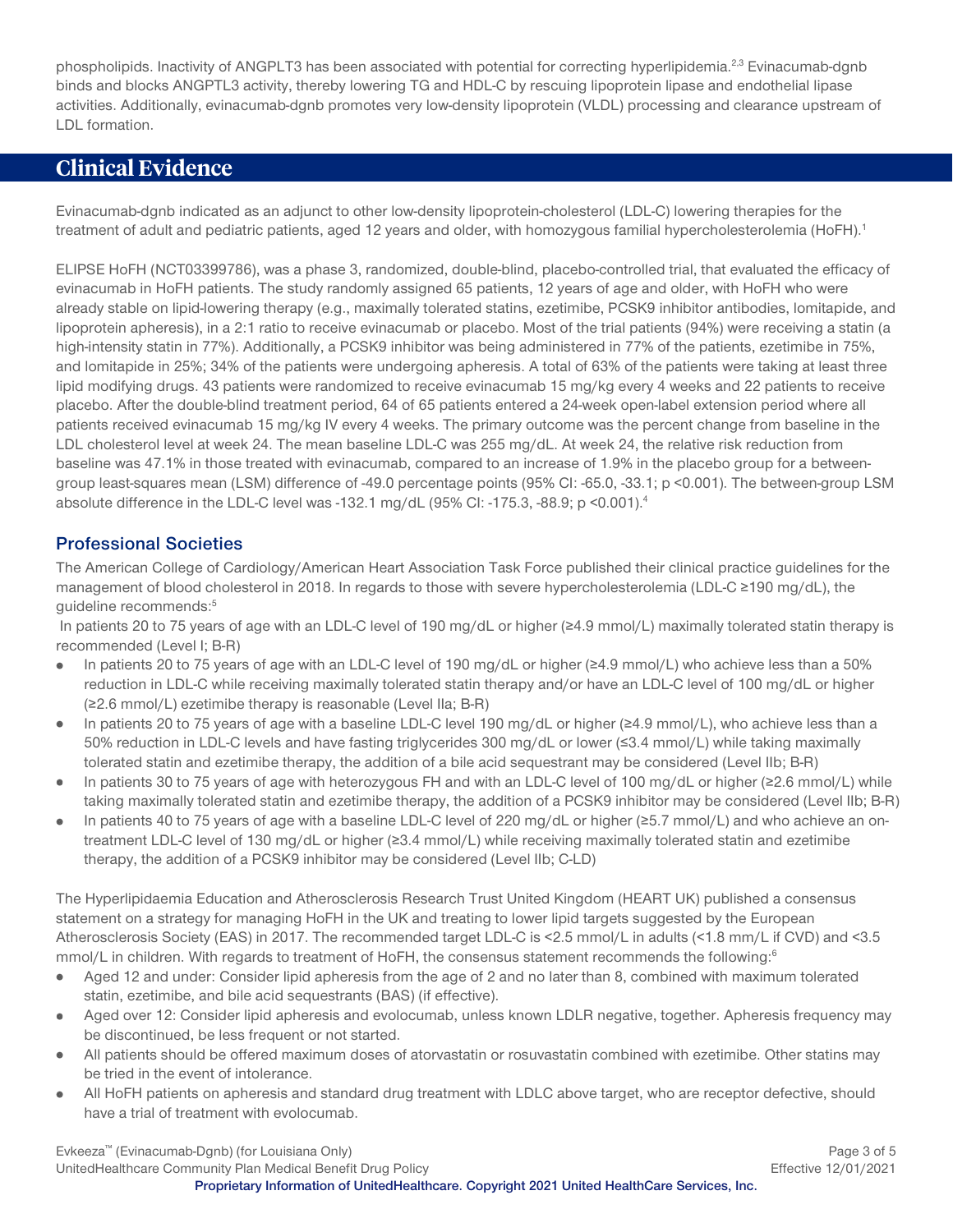- Homozygotes or compound heterozygotes with gain of function PCSK9 alleles or double heterozygotes with, for example,  $\bullet$ an LDLR defective allele and a gain of function PCSK9 allele (digenic) are likely to respond well to PCSK9 inhibition.
- Patients who respond with 10-15% reduction in LDL-C (or interval mean LDL-C if on lipid apheresis) should continue treatment.
- Evolocumab should be injected subcutaneously directly after apheresis.
- Lomitapide should be considered for adults with HoFH, who have failed to achieve treatment targets while on apheresis and standard drug treatment and have had a trial of evolocumab.
- The frequency of lipid apheresis may be reduced when combined with lomitapide and/or evolocumab.

The Japan Atherosclerosis Society and Asian Pacific Society of Atherosclerosis and Vascular Diseases published guidelines for diagnosis and treatment of familial hypercholesterolemia in 2017. With regards to treatment of HoFH, the guideline recommends the following:7

- Intensive lipid-lowering therapy is necessary for the treatment of FH, first-line drug should be statins (recommendation level  $\bullet$ A, evidence level 3)
- For homozygous FH, consider LDL apheresis and treatment with PCSK9 inhibitors or (microsomal triglyceride protein inhibitor) MTP inhibitors (recommendation level A)

## <span id="page-3-1"></span>**U.S. Food and Drug Administration (FDA)**

This section is to be used for informational purposes only. FDA approval alone is not a basis for coverage.

Evkeeza indicated as an adjunct to other low-density lipoprotein-cholesterol (LDL-C) lowering therapies for the treatment of adult and pediatric patients, aged 12 years and older, with homozygous familial hypercholesterolemia (HoFH).<sup>1</sup>

#### <span id="page-3-2"></span>**References**

- 1. Evkeeza [package insert] Tarrytown, NY, Regeneron Pharmaceuticals, Inc. February 2021.
- 2. Tikka A, Jauhiainen M. The role of ANGPTL3 in controlling lipoprotein metabolism. *Endocrine*. 2016;52(2):187-193. doi:10.1007/s12020-015-0838-9.
- 3. Adam RC, Mintah IJ, Alexa-Braun CA, et al. Angiopoietin-like protein 3 governs LDL-cholesterol levels through endothelial lipase-dependent VLDL clearance. *J Lipid Res.* 2020;61(9):1271-1286. doi:10.1194/jlr.RA120000888.
- 4. Raal FJ, Rosenson RS, Reeskamp LF, et al. Evinacumab for Homozygous Familial Hypercholesterolemia. N Engl J Med. 2020;383(8):711-720. doi:10.1056/NEJMoa2004215.
- 5. Grundy SM, Stone NJ, Bailey AL, et al. 2018 AHA/ACC/AACVPR/AAPA/ABC/ACPM/ADA/AGS/APhA/ASPC/NLA/PCNA Guideline on the Management of Blood Cholesterol: Executive Summary: A Report of the American College of Cardiology/American Heart Association Task Force on Clinical Practice Guidelines.
- 6. France M, Rees A, Datta D, et al. HEART UK statement on the management of homozygous familial hypercholesterolaemia in the United Kingdom. Atherosclerosis. 2016;255:128-139. doi:10.1016/j.atherosclerosis.2016.10.017.
- 7. Harada-Shiba M, Arai H, Ishigaki Y, et al. Guidelines for Diagnosis and Treatment of Familial Hypercholesterolemia 2017. J Atheroscler Thromb. 2018;25(8):751-770. doi:10.5551/jat.CR003.

# <span id="page-3-3"></span>**Policy History/Revision Information**

12/01/2021 • New Medical Benefit Drug Policy

Date **Summary of Changes** Changes **Summary of Changes** 

## <span id="page-3-0"></span>**Instructions for Use**

This Medical Benefit Drug Policy provides assistance in interpreting UnitedHealthcare standard benefit plans. When deciding coverage, the federal, state or contractual requirements for benefit plan coverage must be referenced as the terms of the federal, state or contractual requirements for benefit plan coverage may differ from the standard benefit plan. In the event of a

Evkeeza™ (Evinacumab-Dgnb) (for Louisiana Only) Page 4 of 5 UnitedHealthcare Community Plan Medical Benefit Drug Policy **Effective 12/01/2021** Effective 12/01/2021

**Proprietary Information of UnitedHealthcare. Copyright 2021 United HealthCare Services, Inc.**